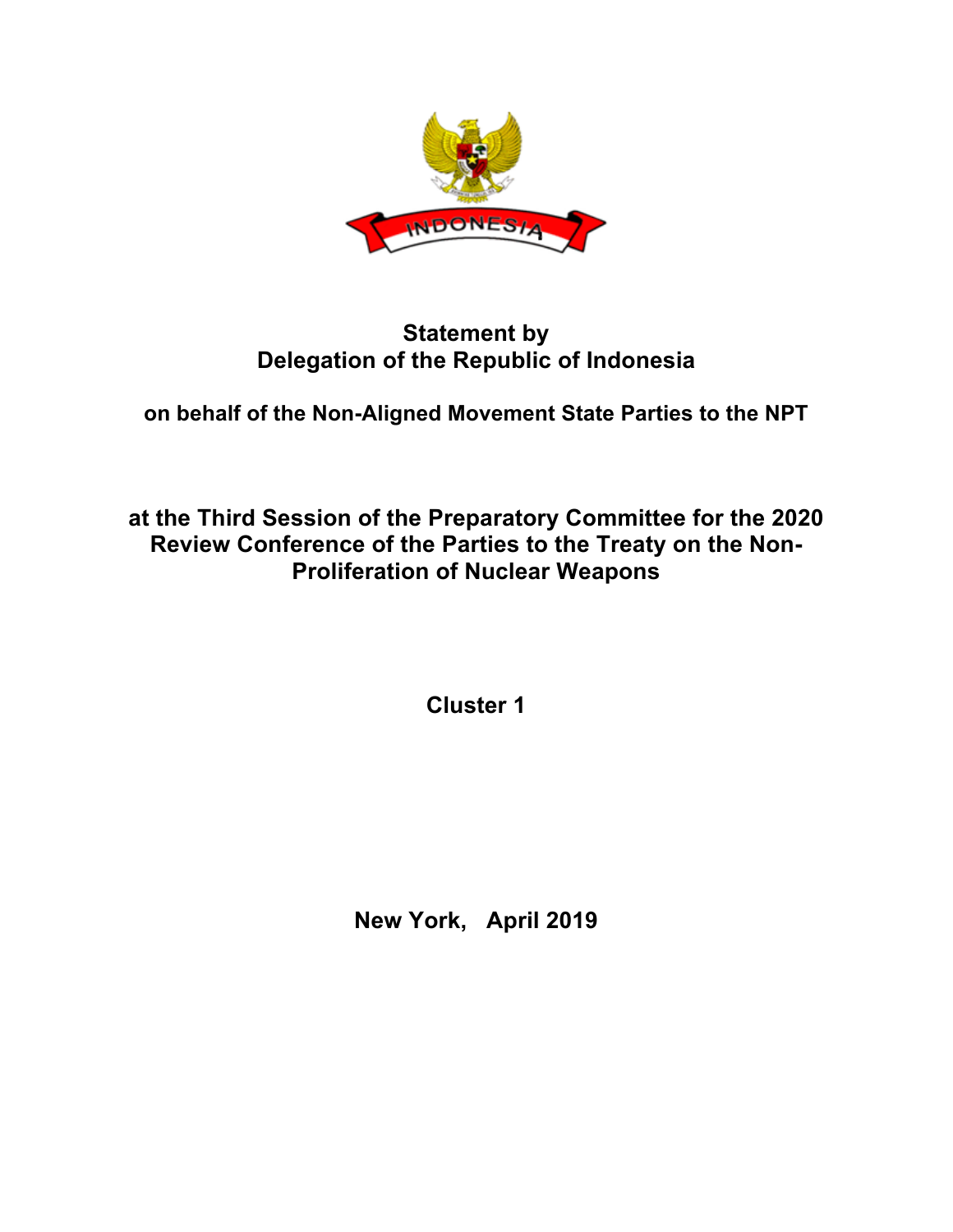Mr. Chairman,

- 1. I am honored to speak on behalf of the non-aligned States Parties to the Treaty.
- 2. The Group's detailed positions under this cluster are reflected in the Working Papers presented to this meeting.
- 3. The Group reaffirms its principled positions on nuclear disarmament, which remains its highest priority, and on the nonproliferation of nuclear weapons in all its aspects. We express concern at the threat to humanity posed by the continued existence of nuclear weapons and of their possible use or threat of use. We stress the importance of ensuring that efforts aimed at nuclear nonproliferation are parallel to simultaneous efforts aimed at nuclear disarmament.
- 4. We reaffirm the importance of the unanimous conclusion of the ICJ that there exists an obligation to pursue in good faith and to bring to a conclusion negotiations leading to nuclear disarmament in all its aspects under strict and effective international control. We call upon the Nuclear Weapon States to fulfill their multilateral legal obligations on nuclear disarmament and to implement the unequivocal undertaking they provided in 2000 and further reiterated in 2010 so as to accomplish the total elimination of their nuclear arsenals leading to nuclear disarmament.
- 5. The Group reaffirms that the total elimination of nuclear weapons is the only absolute guarantee against the use or threat of use of nuclear weapons. Pending the total elimination of nuclear weapons, we call for the early commencement of negotiations on effective, universal, unconditional, non-discriminatory, irrevocable and legally binding security assurances to all NNWS by all the nuclear-weapon States against the use or threat of use of nuclear weapons under all circumstances as a matter of high priority.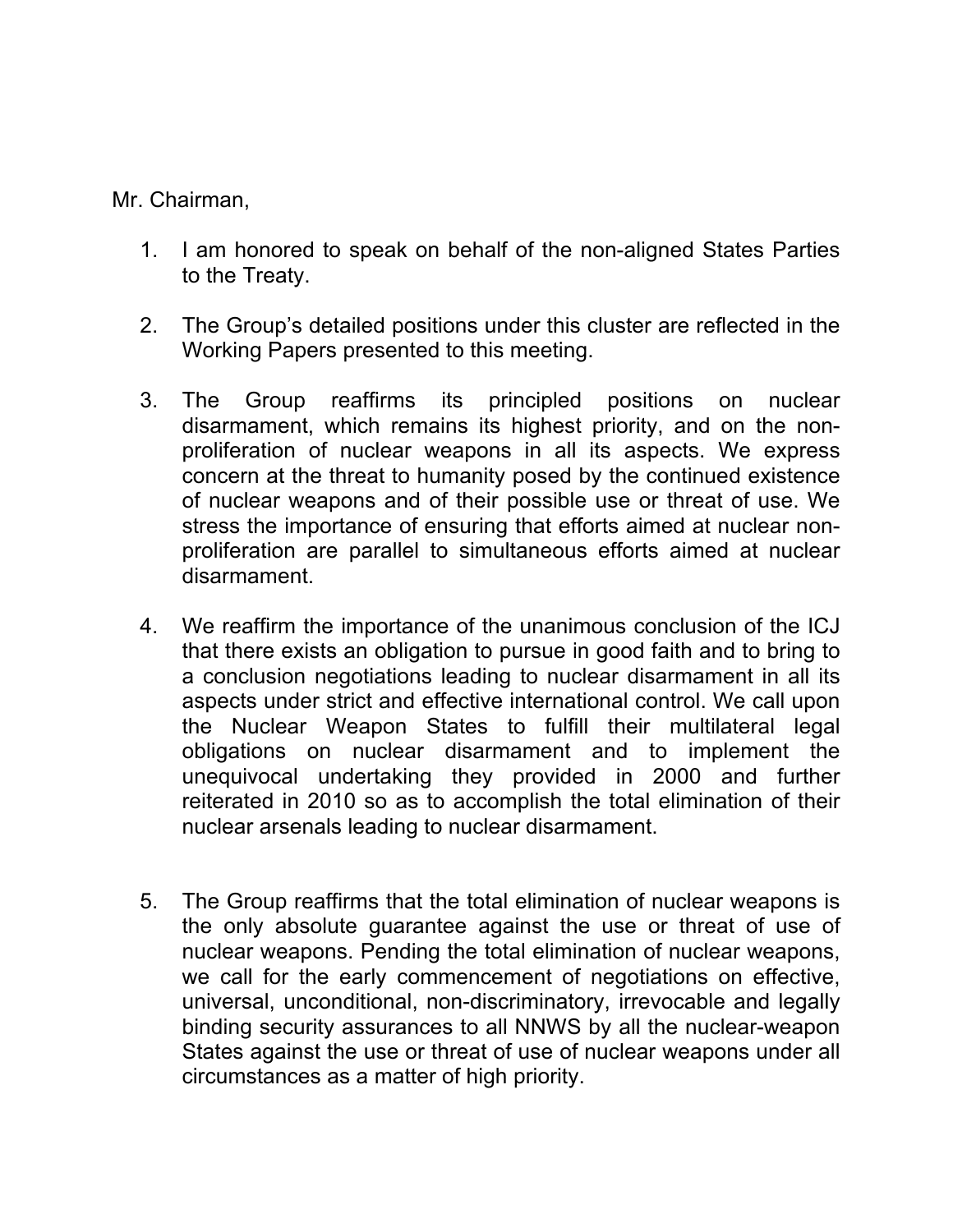- 6. We take note of the adoption of the Treaty on the Prohibition of Nuclear Weapons on 7 July 2017 at the United Nations conference to negotiate a legally binding instrument to prohibit nuclear weapons, leading towards their total elimination. It is hoped that when entered into force, the Treaty would contribute to furthering the objective of the total elimination of nuclear weapons.
- 7. The Group reiterates its call for the full implementation of the 13 practical steps for systematic and progressive efforts to implement Article VI of the Treaty, particularly an unequivocal undertaking by NWS to accomplish the total elimination of their nuclear arsenals leading to nuclear disarmament which was also reaffirmed by the 2010 Review Conference.
- 8. The Group also stresses that reductions in deployments and in operational status cannot substitute for irreversible cuts in, and the total elimination of, nuclear weapons and, accordingly, calls on the nuclear-weapon States to apply the principles of transparency, irreversibility and international verifiability to all such cuts, to further reduce their nuclear arsenals, both warheads and delivery systems, thus contributing to the fulfillment of their nuclear disarmament obligations and facilitating the realization of a world free of nuclear weapons at the earliest date.
- 9. Pending the CTBT's entry into force, we strongly call for the immediate and unconditional cessation of all nuclear weapon tests and complete prohibition of nuclear weapons research and development, putting an end to conducting nuclear weapon test explosions or any other nuclear explosions, or nuclear weapon tests in alternative ways, as well as the use of new technologies for upgrading existing nuclear weapons systems.
- 10. The Group note with grave concern the current extensive investment, by the nuclear-weapon States, on modernization of their nuclear forces and developing more effective and newer, including low-yield nuclear warheads, which, by increasing the role of these inhumane weapons in their military doctrines, lowers the threshold for the actual use of nuclear weapons. The Group strongly calls for